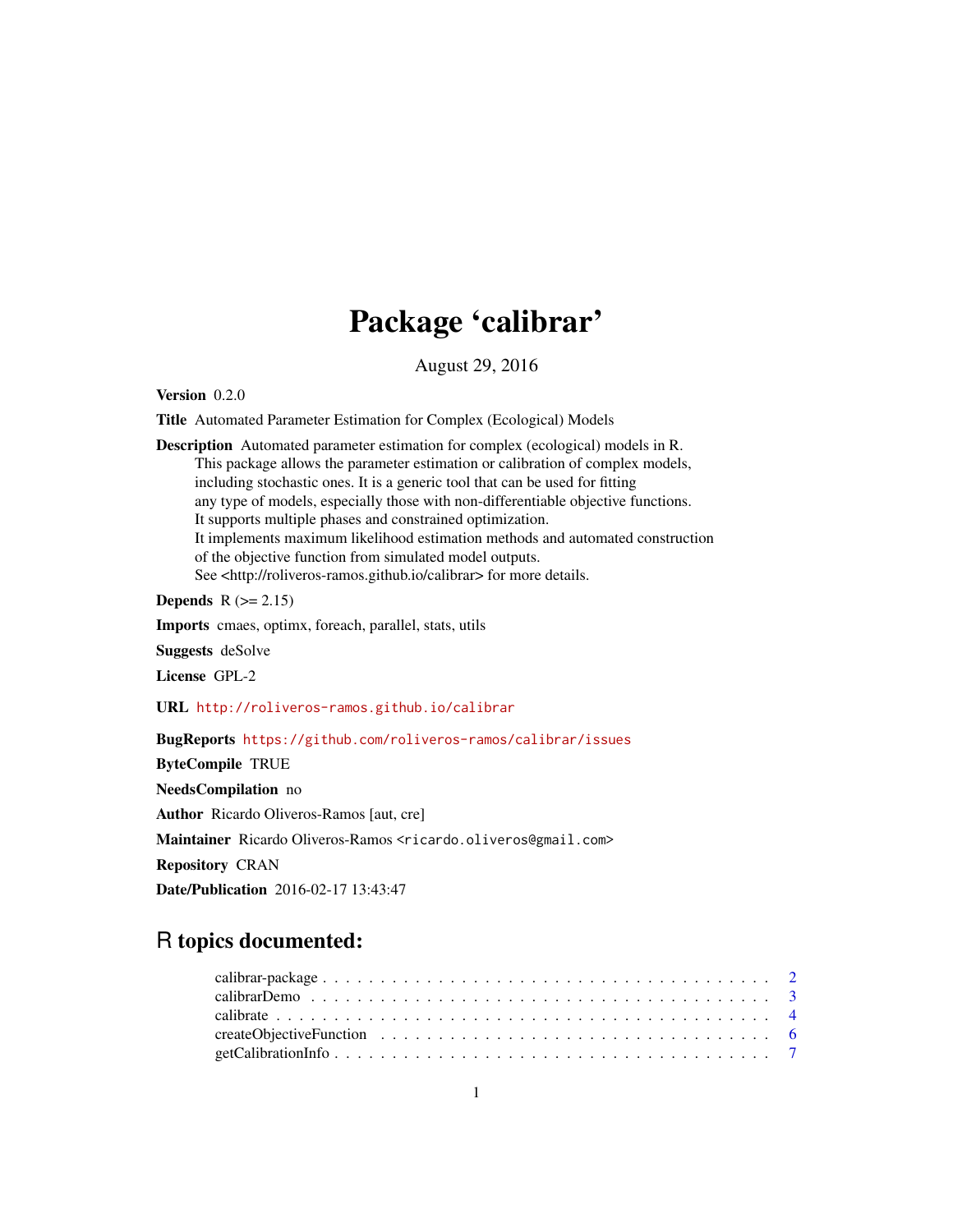# <span id="page-1-0"></span>2 calibrar-package

| Index |  |  |  |  |  |  |  |  |  |  |  |  |  |  |  |  |  |  |  |
|-------|--|--|--|--|--|--|--|--|--|--|--|--|--|--|--|--|--|--|--|

calibrar-package *Automated Calibration for Complex (Ecological) Models*

#### Description

Automated Calibration for Complex (Ecological) Models

#### Author(s)

Ricardo Oliveros-Ramos Maintainer: Ricardo Oliveros-Ramos <ricardo.oliveros@gmail.com>

#### References

calibrar: an R package for the calibration of ecological models (Oliveros-Ramos and Shin 2014)

#### Examples

```
## Not run:
require(calibrar)
set.seed(880820)
path = NULL # NULL to use the current directory
# create the demonstration files
demo = calibrarDemo(model="PoissonMixedModel", L=5, T=100)
# get calibration information
calibrationInfo = getCalibrationInfo(path=demo$path)
# get observed data
observed = getObservedData(info=calibrationInfo, path=demo$path)
# read forcings for the model
forcing = read.csv(file.path(demo$path, "master", "environment.csv"), row.names=1)
# Defining 'runModel' function
runModel = function(par, forcing) {
output = calibrar:::.PoissonMixedModel(par=par, forcing=forcing)
# adding gamma parameters for penalties
output = c(output, list(gammas=par$gamma))
return(output)
}
# real parameters
cat("Real parameters used to simulate data\n")
print(demo$par)
# objective functions
obj = createObjectiveFunction(runModel=runModel, info=calibrationInfo,
                               observed=observed, forcing=forcing)
cat("Starting calibration...\n")
control = list(weights=calibrationInfo$weights, maxit=3.6e5) # control parameters
cat("Running optimization algorithms\n", "\t", date(), "\n")
```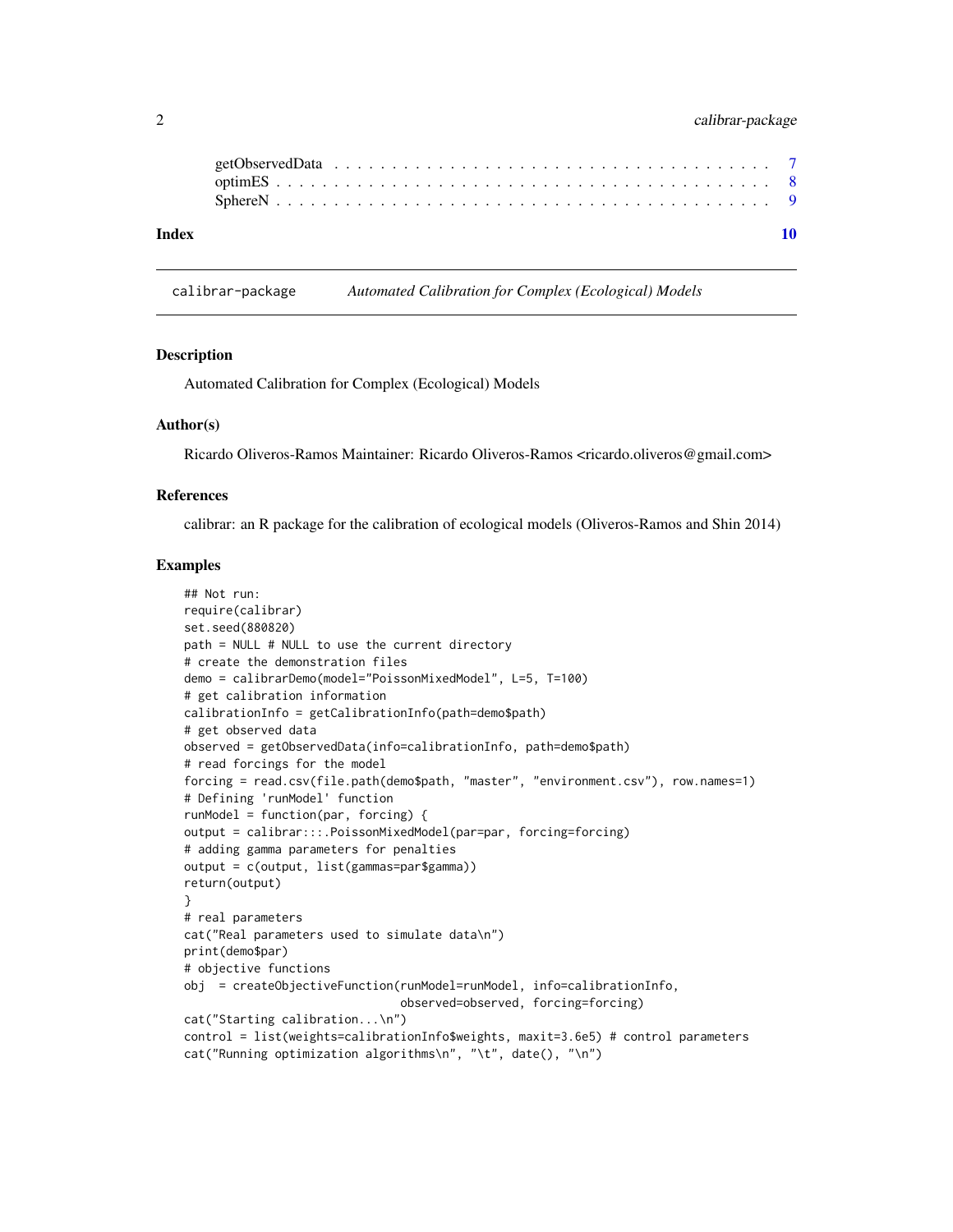#### <span id="page-2-0"></span>calibrarDemo 3

```
cat("Running optim AHR-ES\n")
ahr = calibrate(par=demo$guess, fn=obj, lower=demo$lower, upper=demo$upper, control=control)
summary(ahr)
## End(Not run)
```
calibrarDemo *Demos for the calibrar package*

# Description

Creates demo files able to be processed for a full calibration using the calibrar package

## Usage

 $cali$  is the model = NULL, model = NULL, ...)

#### Arguments

| path     | Path to create the demo files                                           |
|----------|-------------------------------------------------------------------------|
| model    | Model to be used in the demo files, see details.                        |
| $\cdots$ | Additional parameters to be used in the construction of the demo files. |

# Value

A list with the following elements:

| path      | Path were the files were saved                |
|-----------|-----------------------------------------------|
| par       | Real value of the parameters used in the demo |
| constants | Constants used in the demo                    |

# Author(s)

Ricardo Oliveros–Ramos

#### References

Oliveros-Ramos and Shin (2014)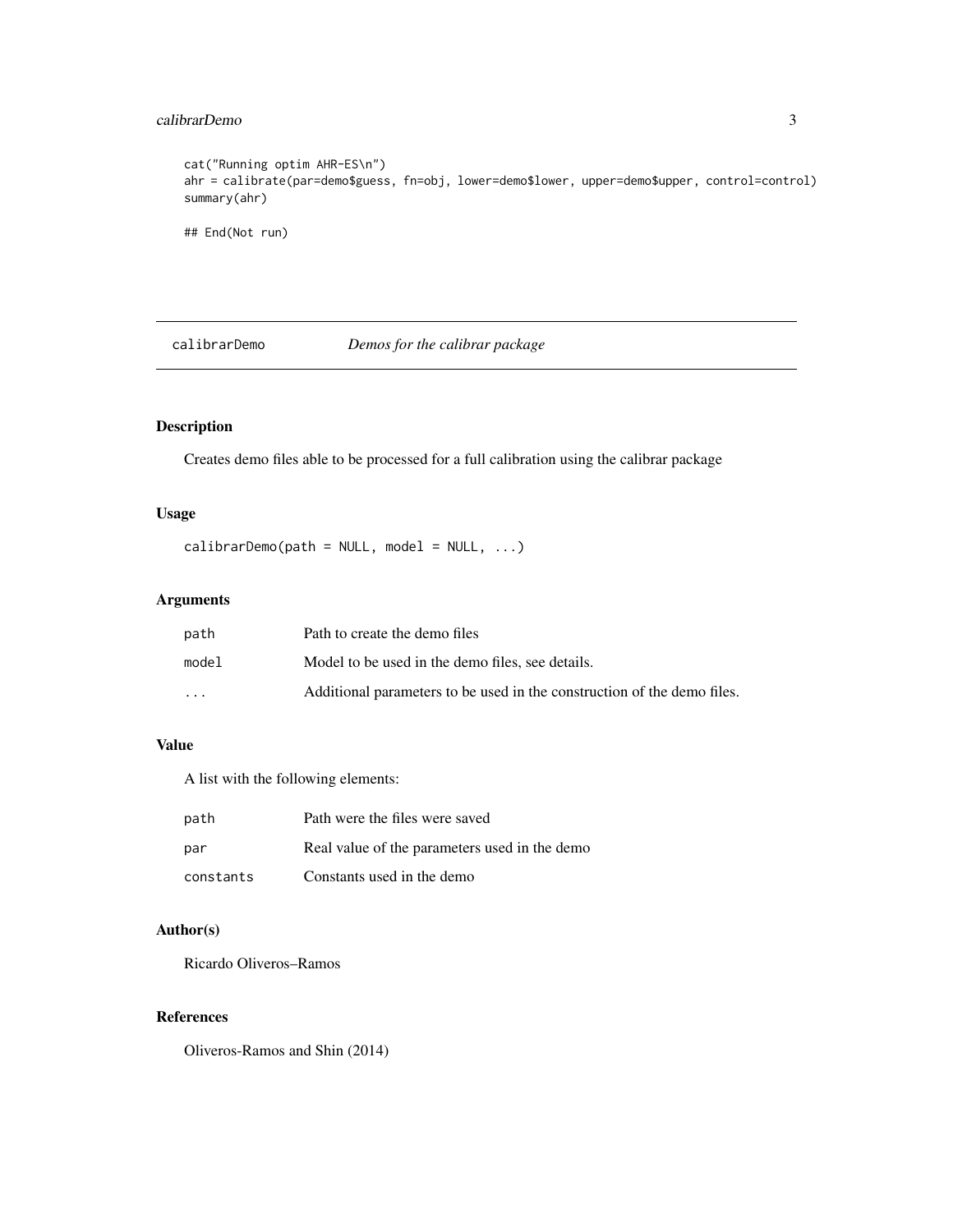#### Examples

```
## Not run:
require(calibrar)
set.seed(880820)
path = NULL # NULL to use the current directory
# create the demonstration files
demo = calibrarDemo(model="PoissonMixedModel", L=5, T=100)
# get calibration information
calibrationInfo = getCalibrationInfo(path=demo$path)
# get observed data
observed = getObservedData(info=calibrationInfo, path=demo$path)
# read forcings for the model
forcing = read.csv(file.path(demo$path, "master", "environment.csv"), row.names=1)
# Defining 'runModel' function
runModel = function(par, forcing) {
output = calibrar:::.PoissonMixedModel(par=par, forcing=forcing)
# adding gamma parameters for penalties
output = c(output, list(gammas=par$gamma))
return(output)
}
# real parameters
cat("Real parameters used to simulate data\n")
print(demo$par)
# objective functions
obj = createObjectiveFunction(runModel=runModel, info=calibrationInfo,
                               observed=observed, forcing=forcing)
cat("Starting calibration...\n")
control = list(weights=calibrationInfo$weights, maxit=3.6e5) # control parameters
cat("Running optimization algorithms\n", "\t", date(), "\n")
cat("Running optim AHR-ES\n")
ahr = calibrate(par=demo$guess, fn=obj, lower=demo$lower, upper=demo$upper, control=control)
summary(ahr)
```
## End(Not run)

calibrate *Sequential parameter estimation for the calibration of models*

#### **Description**

This function performs the optimization of a function, possibly in sequential phases of increasing complexity, and it is designed for the calibration of a model, by minimizing the error function fn associated to it.

#### Usage

```
calibrate(par, fn, gr = NULL, ..., method = "default", lower = NULL,
  upper = NULL, control = list(), hessian = FALSE, phases = NULL,
  replicates = 1)
```
<span id="page-3-0"></span>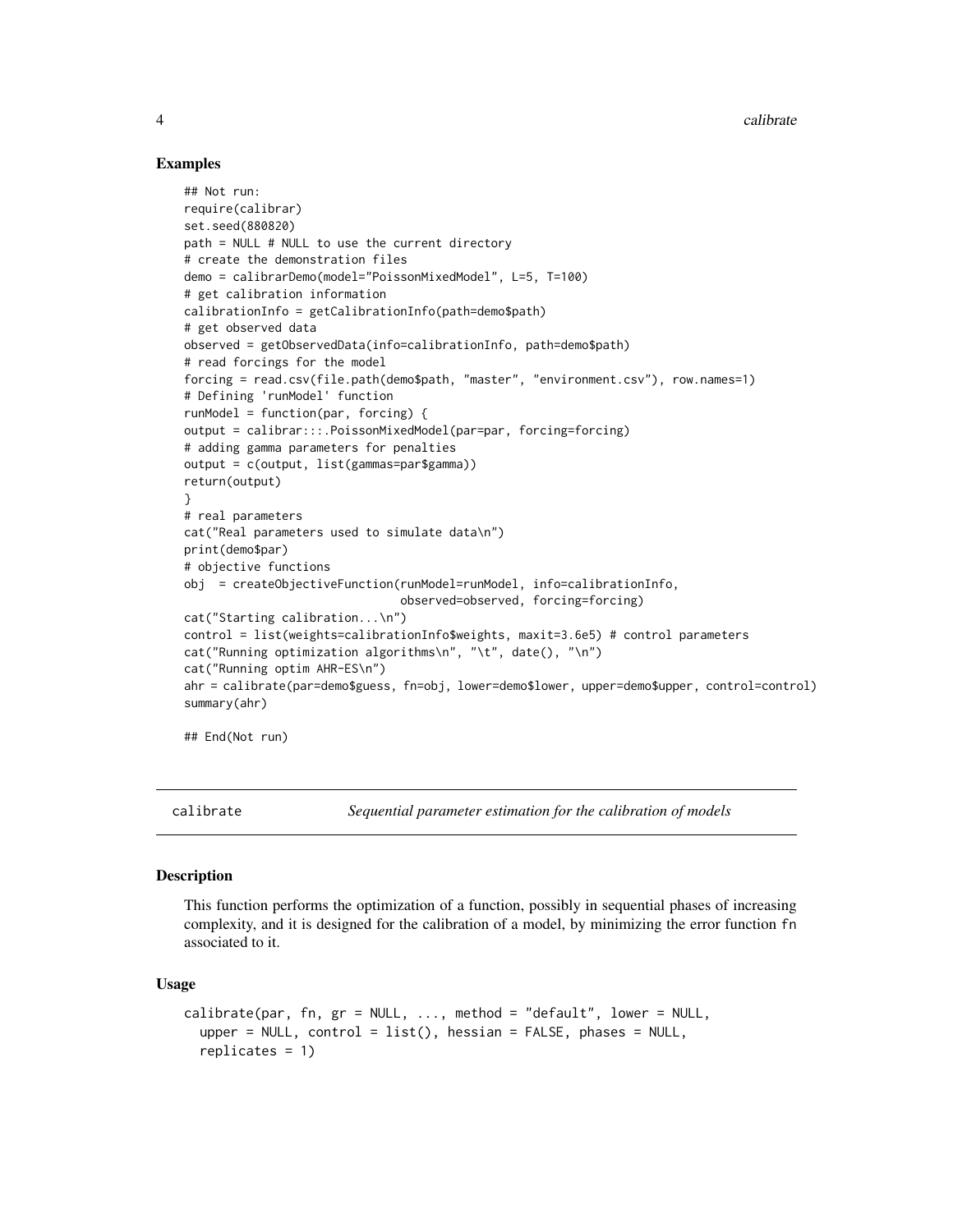#### calibrate 5 and 5 and 5 and 5 and 5 and 5 and 5 and 5 and 5 and 5 and 5 and 5 and 5 and 5 and 5 and 5 and 5 and 5 and 5 and 5 and 5 and 5 and 5 and 5 and 5 and 5 and 5 and 5 and 5 and 5 and 5 and 5 and 5 and 5 and 5 and 5

#### Arguments

| par        | A numeric vector. The length of the par argument defines the number of param-<br>eters to be estimated (i.e. the dimension of the problem).                                                                      |
|------------|------------------------------------------------------------------------------------------------------------------------------------------------------------------------------------------------------------------|
| fn         | The function to be minimized.                                                                                                                                                                                    |
| gr         | the gradient of fn. Ignored, added for portability with other optimization func-<br>tions.                                                                                                                       |
| method     | The optimization method to be used. The 'default' method is the AHR-ES (Oliv-<br>eros & Shin, 2016). All the methods from stats::optim, optimx::optimx and<br>cmaes::cma_es are available.                       |
| lower      | Lower threshold value(s) for parameters. One value or a vector of the same<br>length as par. If one value is provided, it is used for all parameters. NA means<br>-Inf. By default -Inf is used (unconstrained). |
| upper      | Upper threshold value(s) for parameters. One value or a vector of the same<br>length as par. If one value is provided, it is used for all parameters. NA means<br>Inf. By default Inf is used (unconstrained).   |
| control    | Parameter for the control of the algorithm itself, see details.                                                                                                                                                  |
| hessian    | Logical. Should a numerically differentiated Hessian matrix be returned? Cur-<br>rently not implemented.                                                                                                         |
| phases     | An optional vector of the same length as par, indicating the phase at which<br>each parameter becomes active. If omitted, default value is 1 for all parameters,<br>performing a single optimization.            |
| replicates | The number of replicates for the evaluation of fn. The default value is 1. A<br>value greater than 1 is only useful for stochastic functions.                                                                    |
| $\cdots$   | Additional parameters to be passed to fn.                                                                                                                                                                        |

# Details

In the control list, aggFn is a function to aggregate fn to a scalar value if the returned value is a vector. Some optimization algorithm can exploite the additional information provided by a vectorial output from fn.

#### Author(s)

Ricardo Oliveros-Ramos

#### Examples

```
calibrate(par=rep(NA, 5), fn=SphereN)
## Not run:
calibrate(par=rep(NA, 5), fn=SphereN, replicates=3)
calibrate(par=rep(0.5, 5), fn=SphereN, replicates=3, lower=-5, upper=5)
calibrate(par=rep(0.5, 5), fn=SphereN, replicates=3, lower=-5, upper=5, phases=c(1,1,1,2,3))
calibrate(par=rep(0.5, 5), fn=SphereN, replicates=c(1,1,4), lower=-5, upper=5, phases=c(1,1,1,2,3))
```
## End(Not run)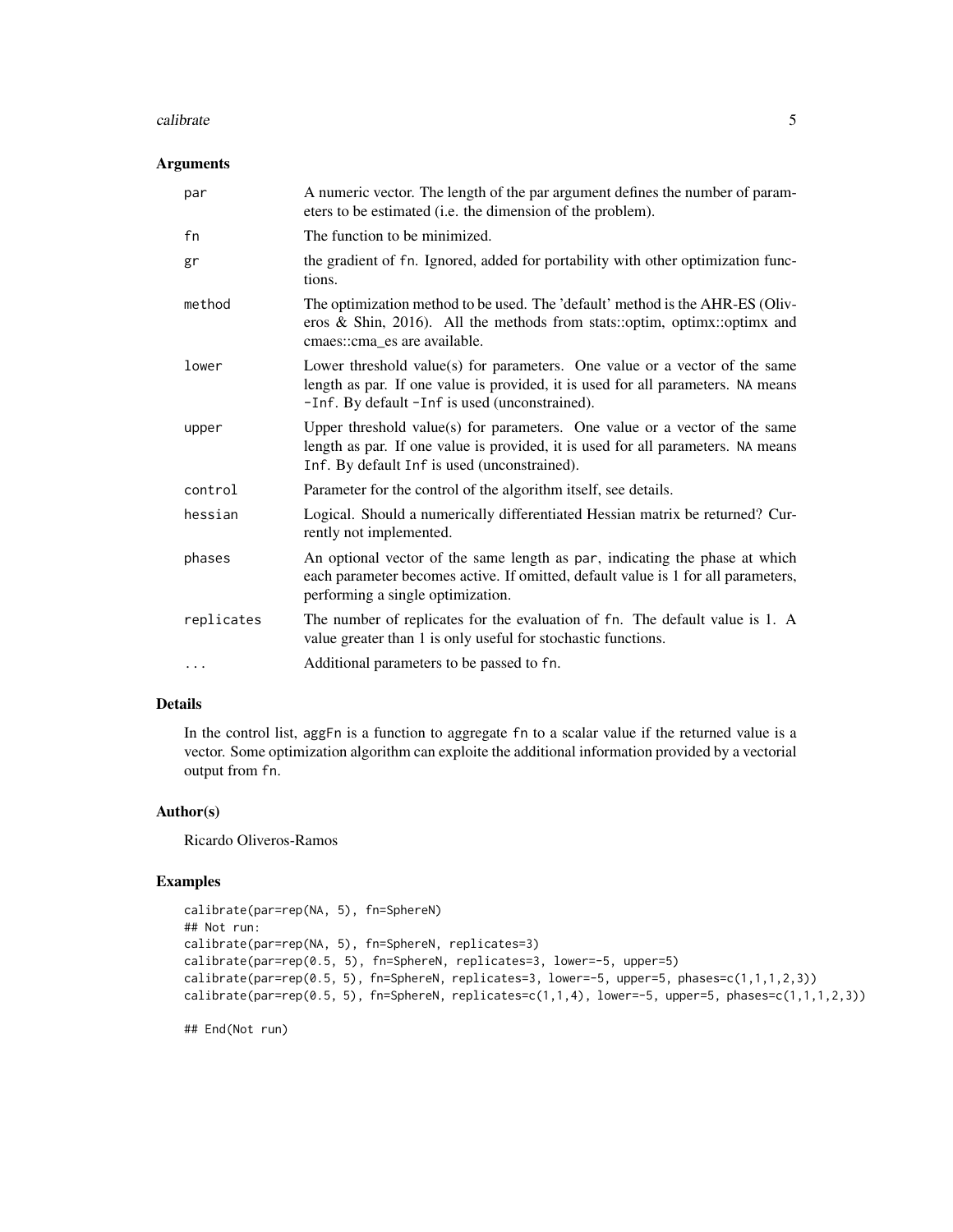```
createObjectiveFunction
```
*Create an objective function to be used with optimization routines*

# Description

Create a new function, to be used as the objective function in the calibration, given a function to run the model within R, observed data and information about the comparison with data.

#### Usage

```
createObjectiveFunction(runModel, info, observed, aggFn = .weighted.sum,
  aggregate = FALSE, ...)
```
# Arguments

| runModel  | Function to run the model and produce a list of outputs.                                                                                                                                        |
|-----------|-------------------------------------------------------------------------------------------------------------------------------------------------------------------------------------------------|
| info      | A data frame with the information about the calibration, normally created with<br>the getCalibrationInfo function. See details.                                                                 |
| observed  | A list of the observed variables created with the function get Observed Data                                                                                                                    |
| aggFn     | A function to aggregate fn to a scalar value if the returned value is a vector.<br>Some optimization algorithm can explote the additional information provided<br>by a vectorial output from fn |
| aggregate | boolean, if TRUE, a scalar value is returned using the aggFn.                                                                                                                                   |
| $\ddotsc$ | More arguments passed to the runModel function.                                                                                                                                                 |

#### Value

A function, integrating the simulation of the model and the comparison with observed data.

#### Author(s)

Ricardo Oliveros-Ramos

#### See Also

[getObservedData](#page-6-2), [getCalibrationInfo](#page-6-1).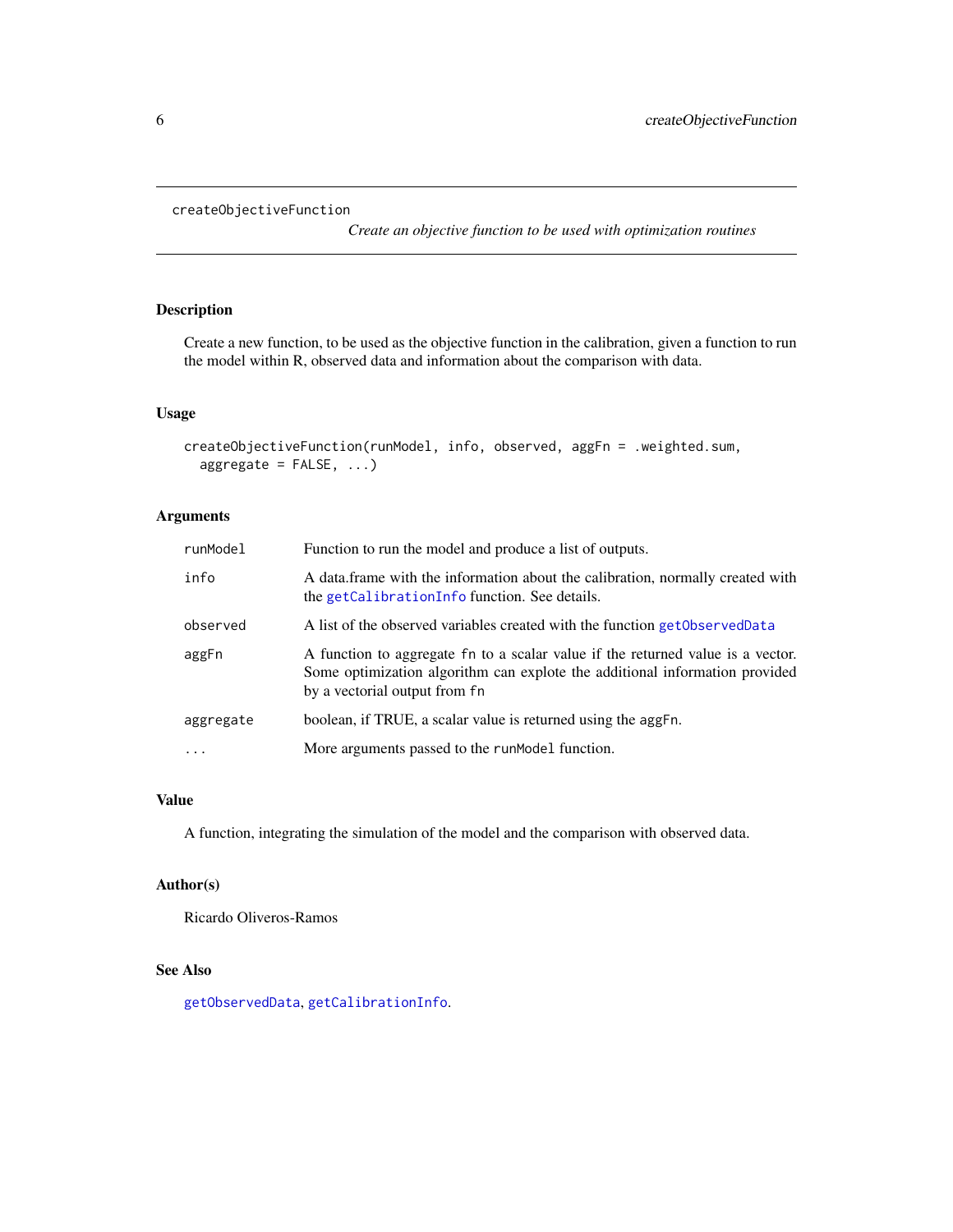<span id="page-6-1"></span><span id="page-6-0"></span>getCalibrationInfo *Get information to run a calibration using the* calibrar *package.*

#### Description

A wrapper for read.csv checking column names and data types for the table with the calibration information.

# Usage

```
getCalibrationInfo(path, file = "calibrationInfo.csv",
  stringsAsFactors = FALSE, ...)
```
#### Arguments

| path             | The path to look for the file.                          |
|------------------|---------------------------------------------------------|
| file             | The file with the calibration information, see details. |
| stringsAsFactors |                                                         |
|                  | To be passed to read.csv.                               |
|                  | Additional arguments to read.csv function.              |

#### Value

A data.frame with the information for the calibration of a model, to be used with the [createObjectiveFunction](#page-5-1) and [getObservedData](#page-6-2).

# Author(s)

Ricardo Oliveros-Ramos

#### See Also

[createObjectiveFunction](#page-5-1), [getObservedData](#page-6-2).

<span id="page-6-2"></span>getObservedData *Get observed data for the calibration of a model*

# Description

Create a list with the observed data with the information provided by its main argument.

#### Usage

```
getObservedData(info, path, data.folder = "data", ...)
```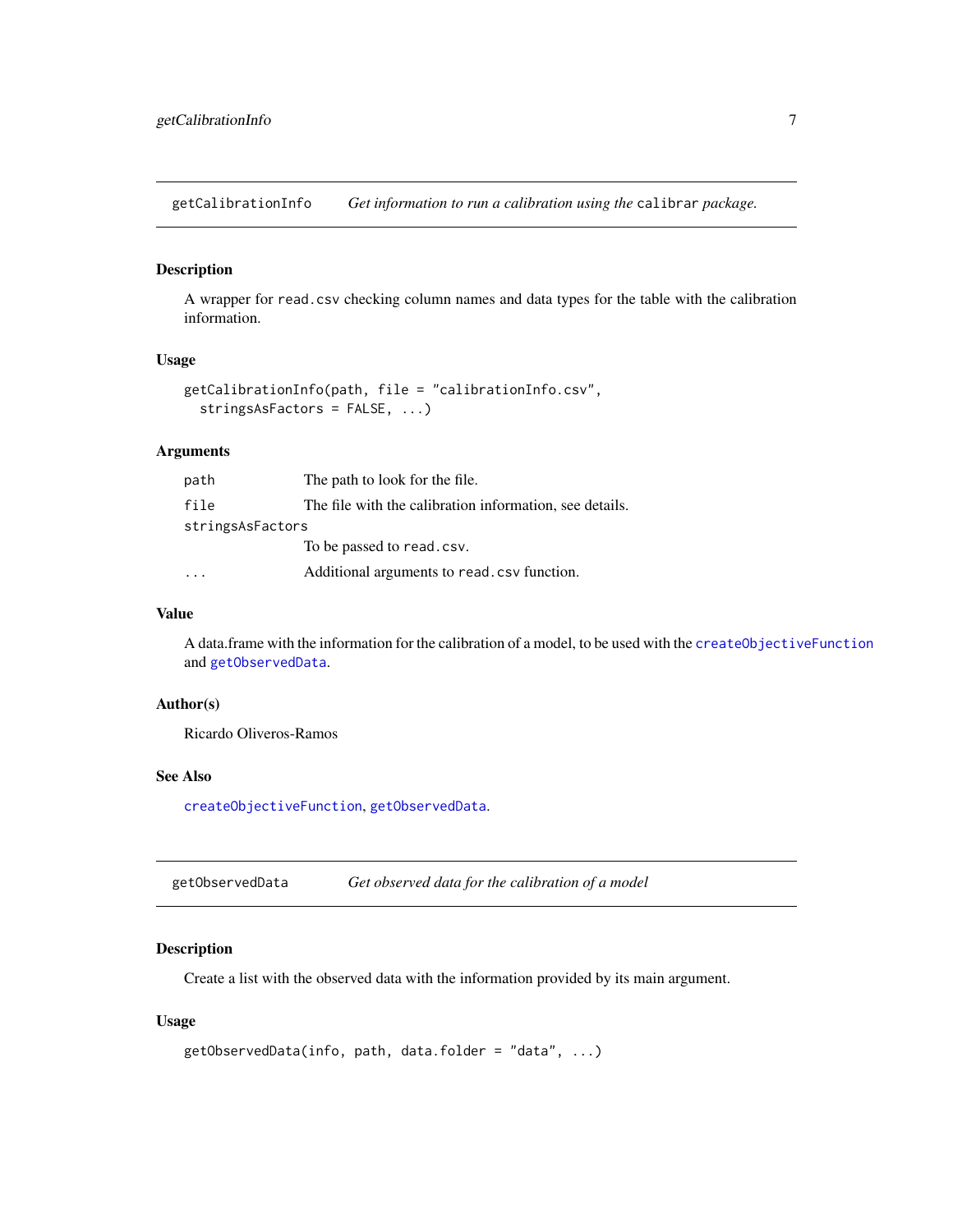# <span id="page-7-0"></span>Arguments

| info        | A data frame with the information about the calibration, normally created with<br>the getCalibrationInfo function. See details. |
|-------------|---------------------------------------------------------------------------------------------------------------------------------|
| path        | Path to the directory to look up for the data.                                                                                  |
| data.folder | folder in the path containing the data.                                                                                         |
| $\cdots$    | Additional arguments to read. csv function to read the data files.                                                              |

#### Value

A list with the observed data needed for a calibration, to be used in combination with the [createObjectiveFunction](#page-5-1).

#### Author(s)

Ricardo Oliveros-Ramos

#### See Also

[createObjectiveFunction](#page-5-1), [getCalibrationInfo](#page-6-1).

| optimES |  | <b>Optimization using Evolutionary Strategies</b> |  |
|---------|--|---------------------------------------------------|--|
|         |  |                                                   |  |

#### Description

This function performs the optimization of a function using evolutionary strategies, by default the AHR-ES (Oliveros & Shin, 2015).

#### Usage

```
optimES(par, fn, gr = NULL, ..., lower = -Inf, upper = Inf,
 active = NULL, control = list(), hessian = FALSE, method = "default")
```
# Arguments

| par   | A numeric vector. The length of the par argument defines the number of param-<br>eters to be estimated (i.e. the dimension of the problem).                                                                      |
|-------|------------------------------------------------------------------------------------------------------------------------------------------------------------------------------------------------------------------|
| fn    | The function to be minimized.                                                                                                                                                                                    |
| gr    | the gradient of fn. Ignored, added for portability with other optimization func-<br>tions.                                                                                                                       |
| lower | Lower threshold value(s) for parameters. One value or a vector of the same<br>length as par. If one value is provided, it is used for all parameters. NA means<br>-Inf. By default -Inf is used (unconstrained). |
| upper | Upper threshold value(s) for parameters. One value or a vector of the same<br>length as par. If one value is provided, it is used for all parameters. NA means<br>Inf. By default Inf is used (unconstrained).   |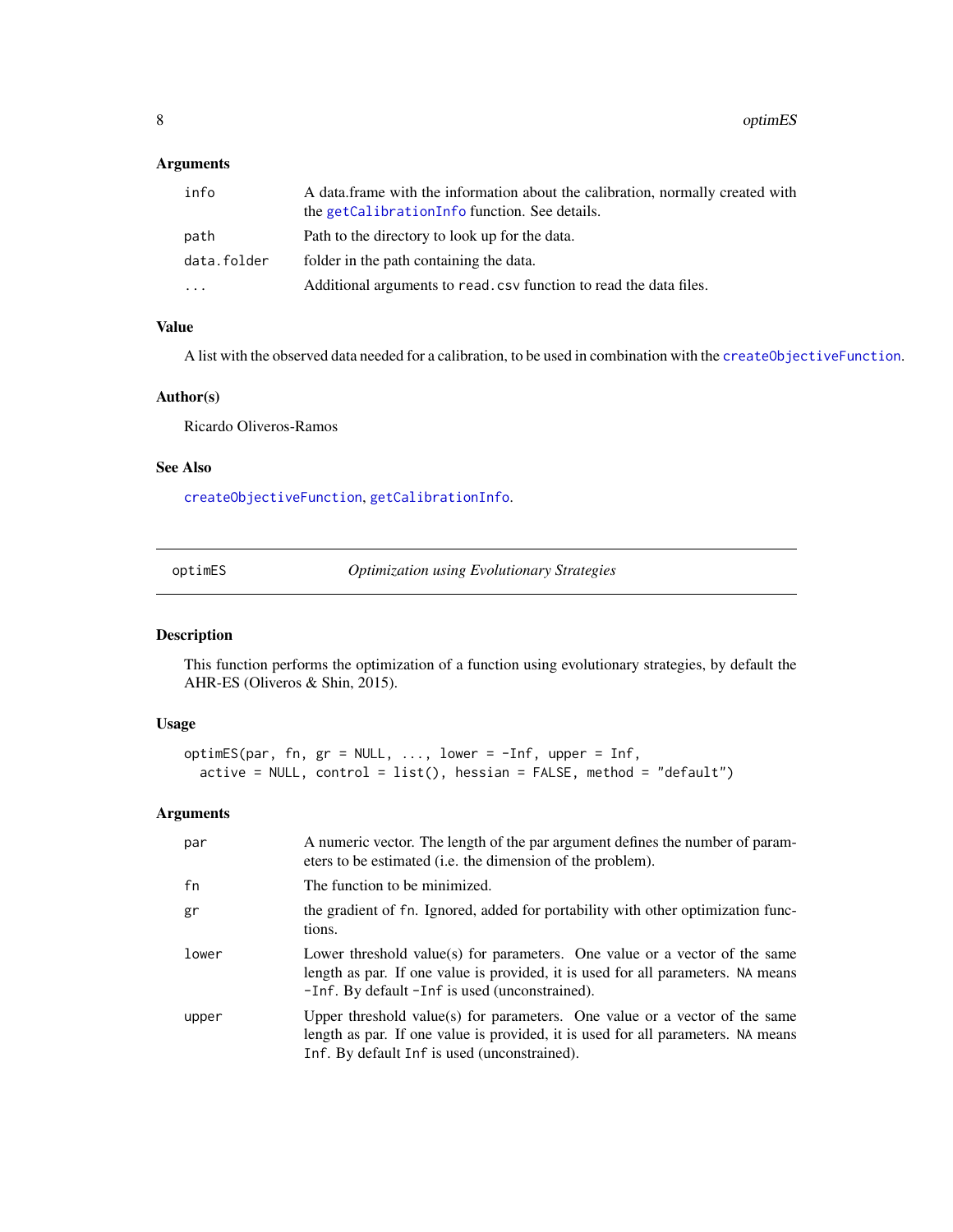#### <span id="page-8-0"></span>SphereN 99

| active  | A boolean vector of the same length of par. If TRUE, the parameter is optimized,<br>if FALSE the parameter is fixed to the value specified in par.      |
|---------|---------------------------------------------------------------------------------------------------------------------------------------------------------|
| control | Parameter for the control of the algorithm itself, see details.                                                                                         |
| hessian | Logical. Should a numerically differentiated Hessian matrix be returned? Cur-<br>rently not implemented.                                                |
| method  | The optimization method to be used. Currently, the only implemented is the<br>'default' method, corresponding to the AHR-ES (Oliveros $\&$ Shin, 2015). |
| $\cdot$ | Additional parameters to be passed to fn.                                                                                                               |

# Author(s)

Ricardo Oliveros-Ramos

#### Examples

optimES(par=rep(1, 5), fn=SphereN)

SphereN *Sphere function with random noise*

# Description

This function calculates the Euclidian distance from a point to the origin after a random displacement of it position.

# Usage

SphereN(x, sd =  $0.1$ , aggregate = TRUE)

# Arguments

| x.        | The coordinates of the point                                                                                              |
|-----------|---------------------------------------------------------------------------------------------------------------------------|
| sd        | The standard deviation of the noise to be added to the position of x, a normal<br>distribution with mean zero is used.    |
| aggregate | If aggregate is TRUE the distance is returned, otherwise the size of the projec-<br>tion of the distance among each axis. |

#### Value

The distance from the point x to the origin after a random displacement.

#### Author(s)

Ricardo Oliveros–Ramos

# Examples

SphereN(rep(0, 10))